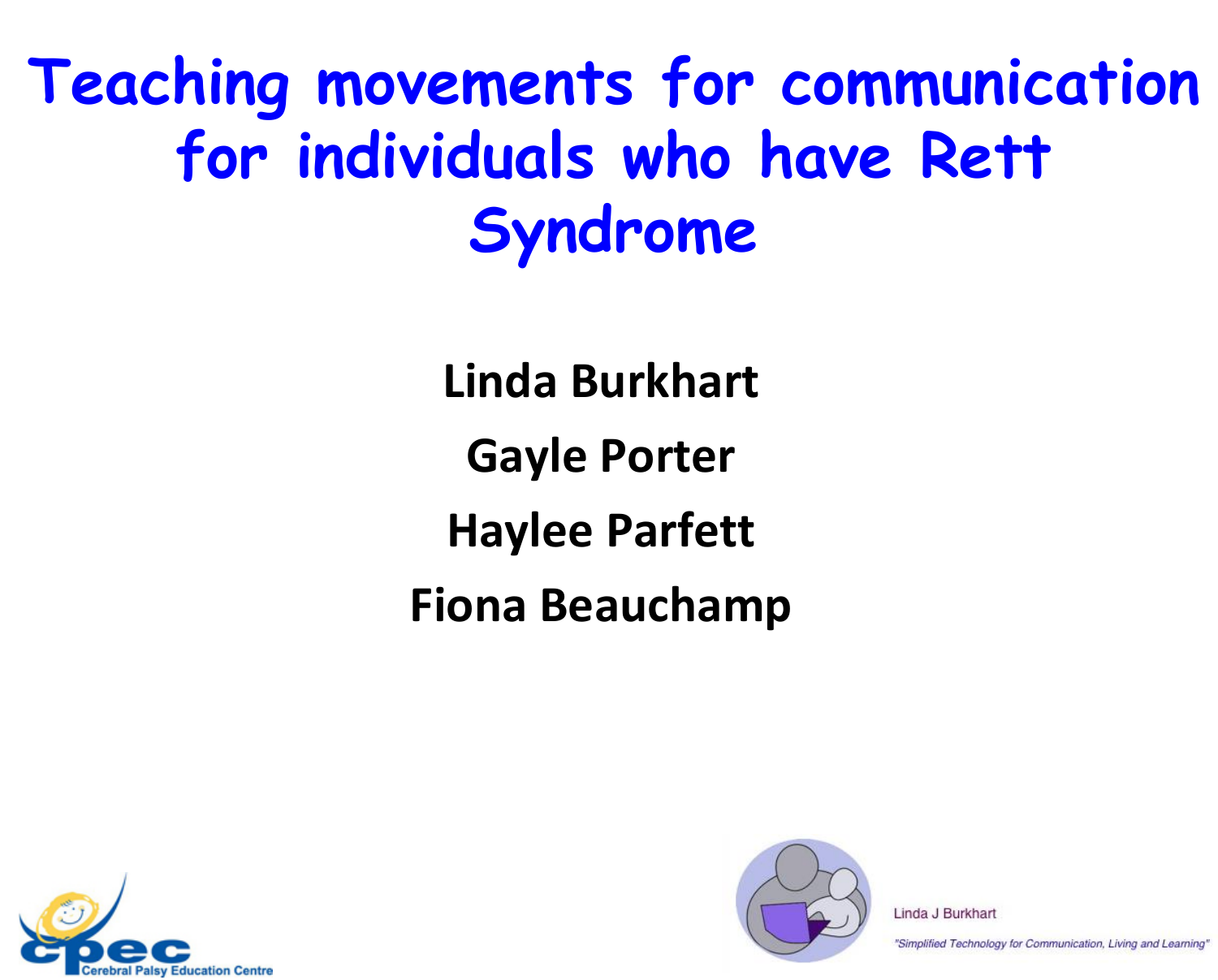**Rett Syndrome**

#### A neuro-developmental, genetic disorder found mostly in girls - There is a phase of degeneration, but over-all it is NOT a degenerative disease. After that phase, children do make progress and learn.

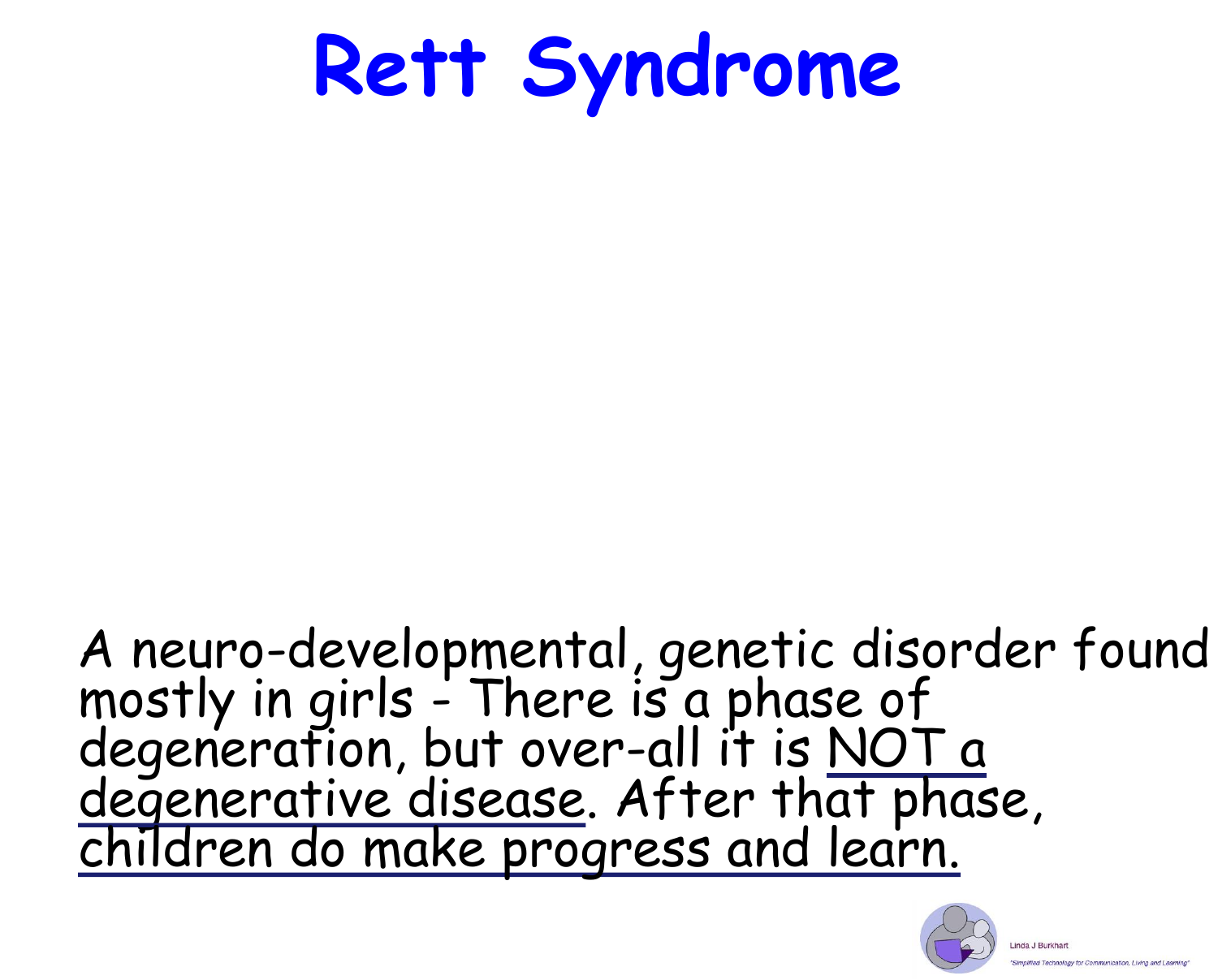# **Dyspraxia and/or Apraxia?**

**Apraxia is the inability to reliably connect thought to action.**

**Dyspraxia: the signal gets through some of the time, but may be delayed or misdirected.**

- **Afferent kinesthetic (sensory)**
- **Efferent kinesthetic dyspraxia (motor)**

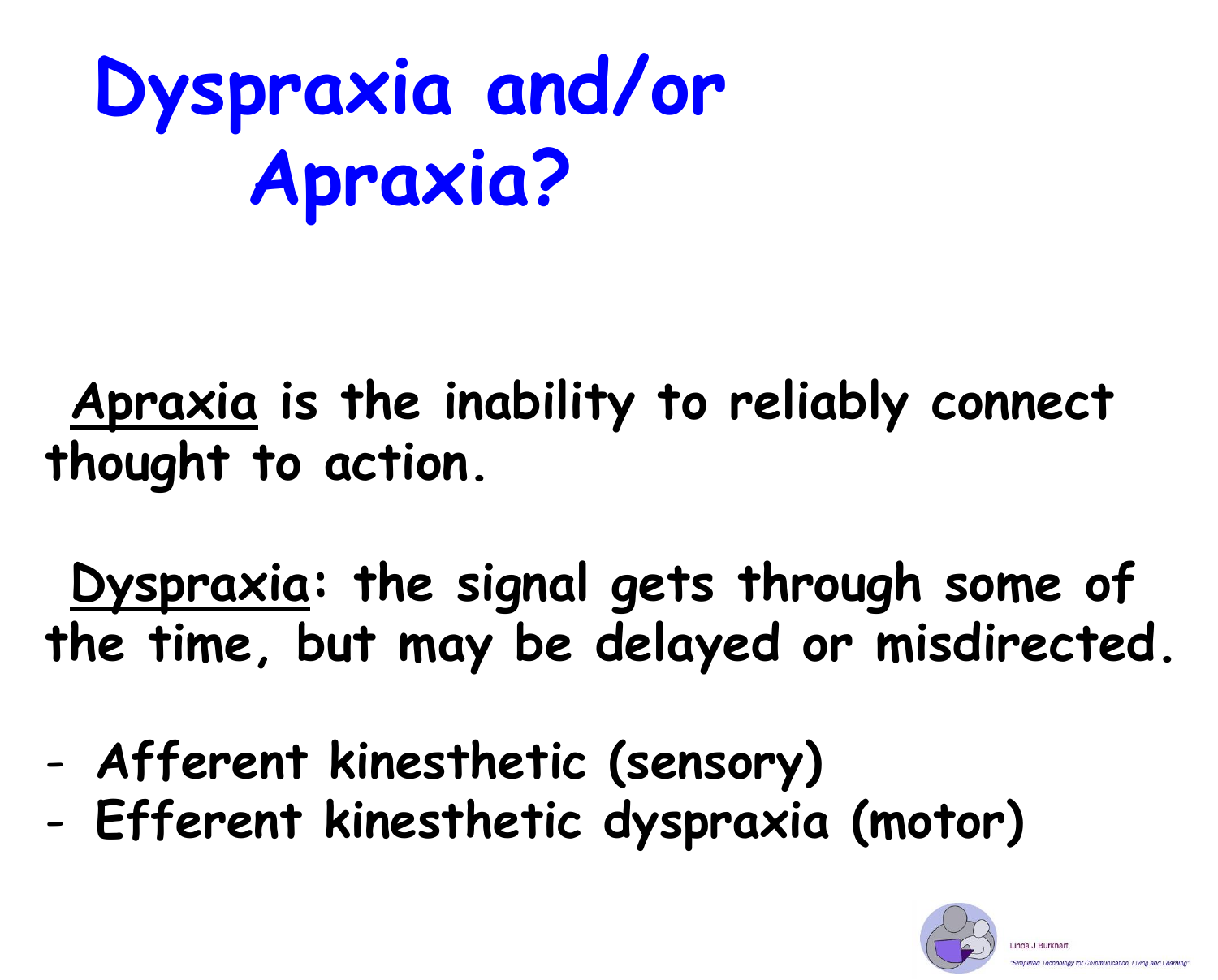# **Dyspraxia and Apraxia in Rett Syndrome**

- Neurological connections are formed, but not as many
- Compare to using the back roads instead of the main highway
- Getting from intent to action takes more time!



chnology for Communication. Living and Lear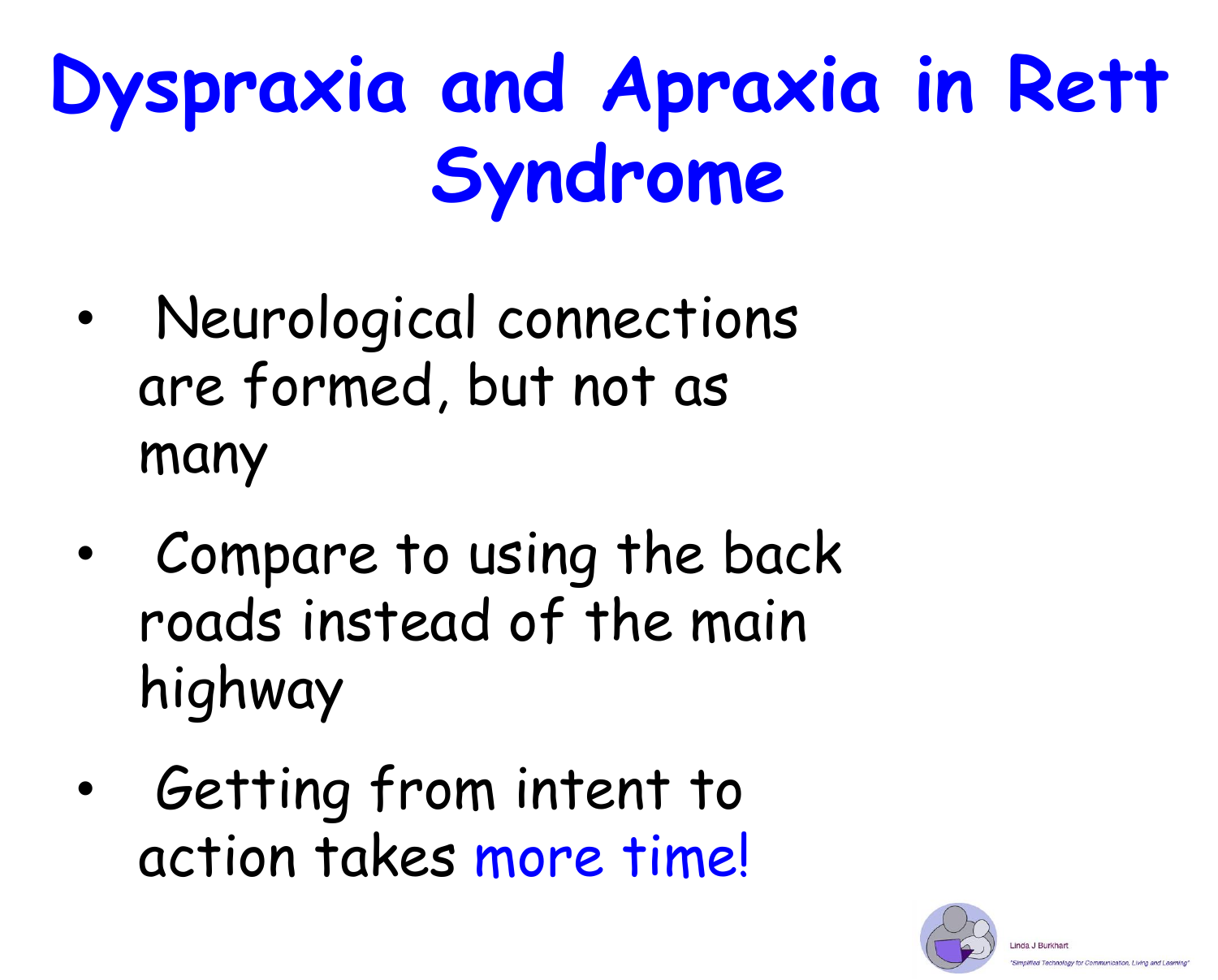# **Inability to move increases with demand**

- The harder the child tries, the harder it is for her to perform it on demand.
- May need to move away before moving toward what she intends

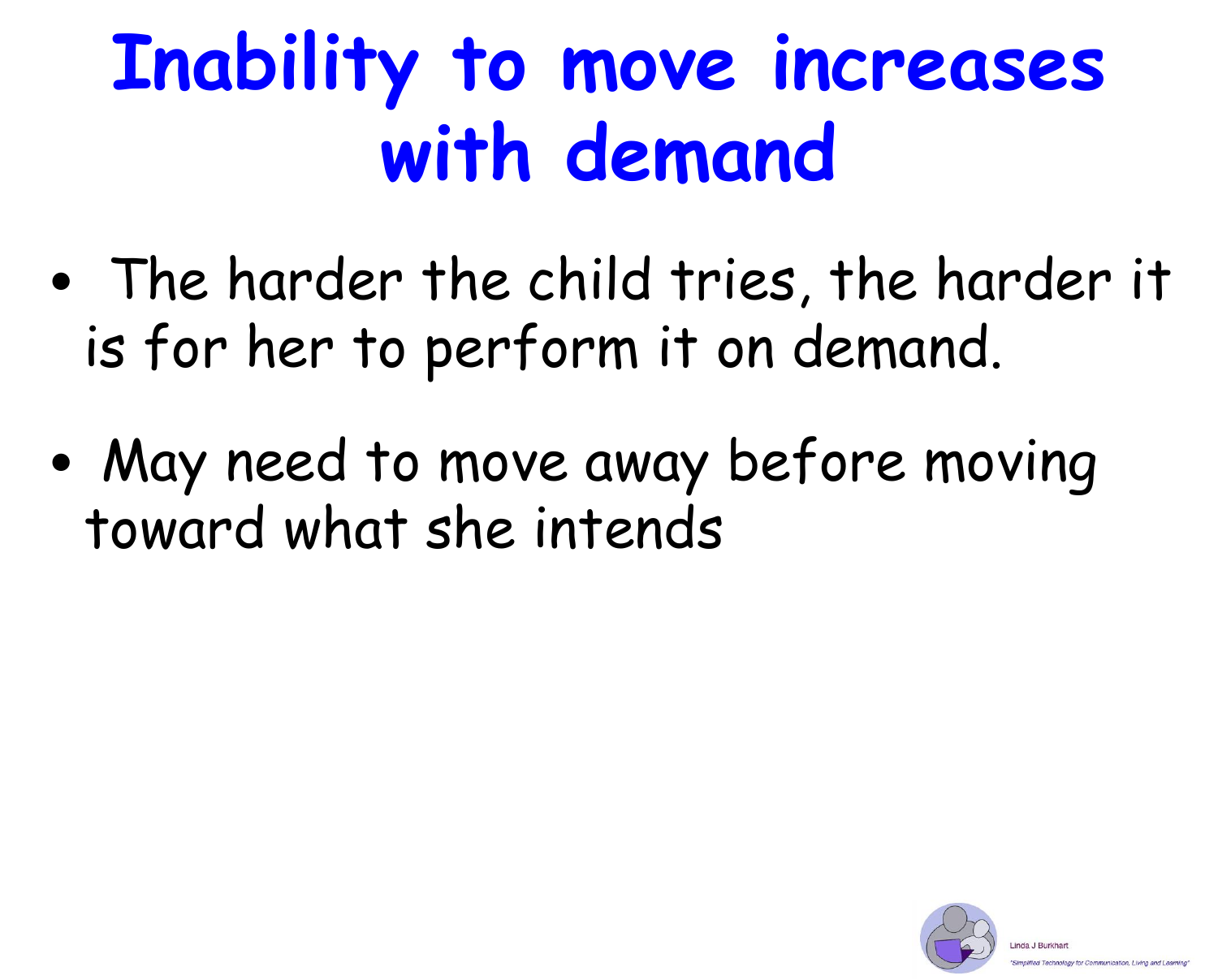# **Neurological stereotypies**

- Neurologically caused child does not intend to make these movements
- Varies with day, stress, anxiety, pain, fatigue and other unexplained reasons
- Masks intelligence
- Often confused with sensory processing or cognitive challenges

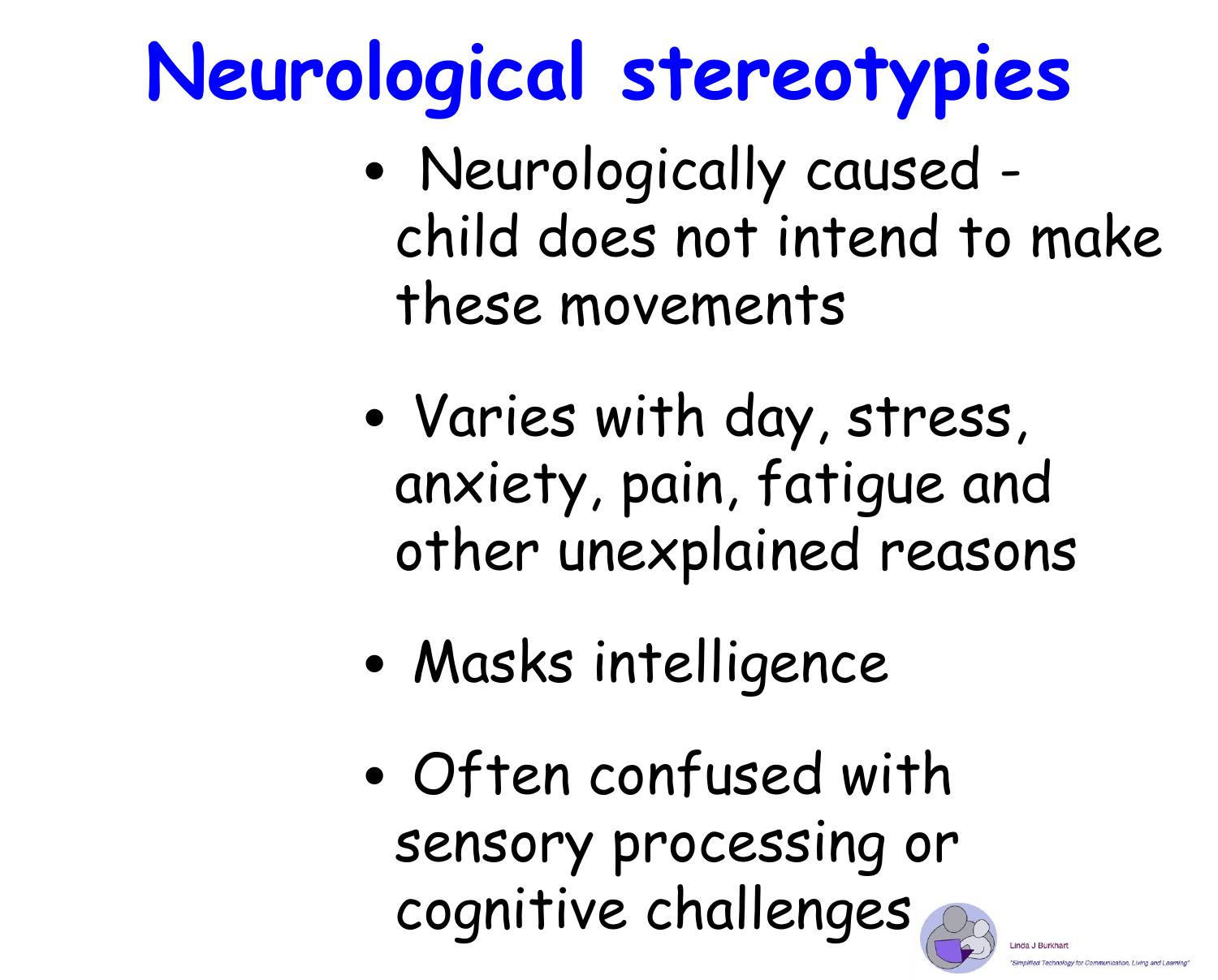**The child must over-ride the stereotypies to perform a motor task for communication**

- Wait for a response beyond the stereotypy with patient anticipation
- Splinting
- Music / Rhythm
- Intention / Interest

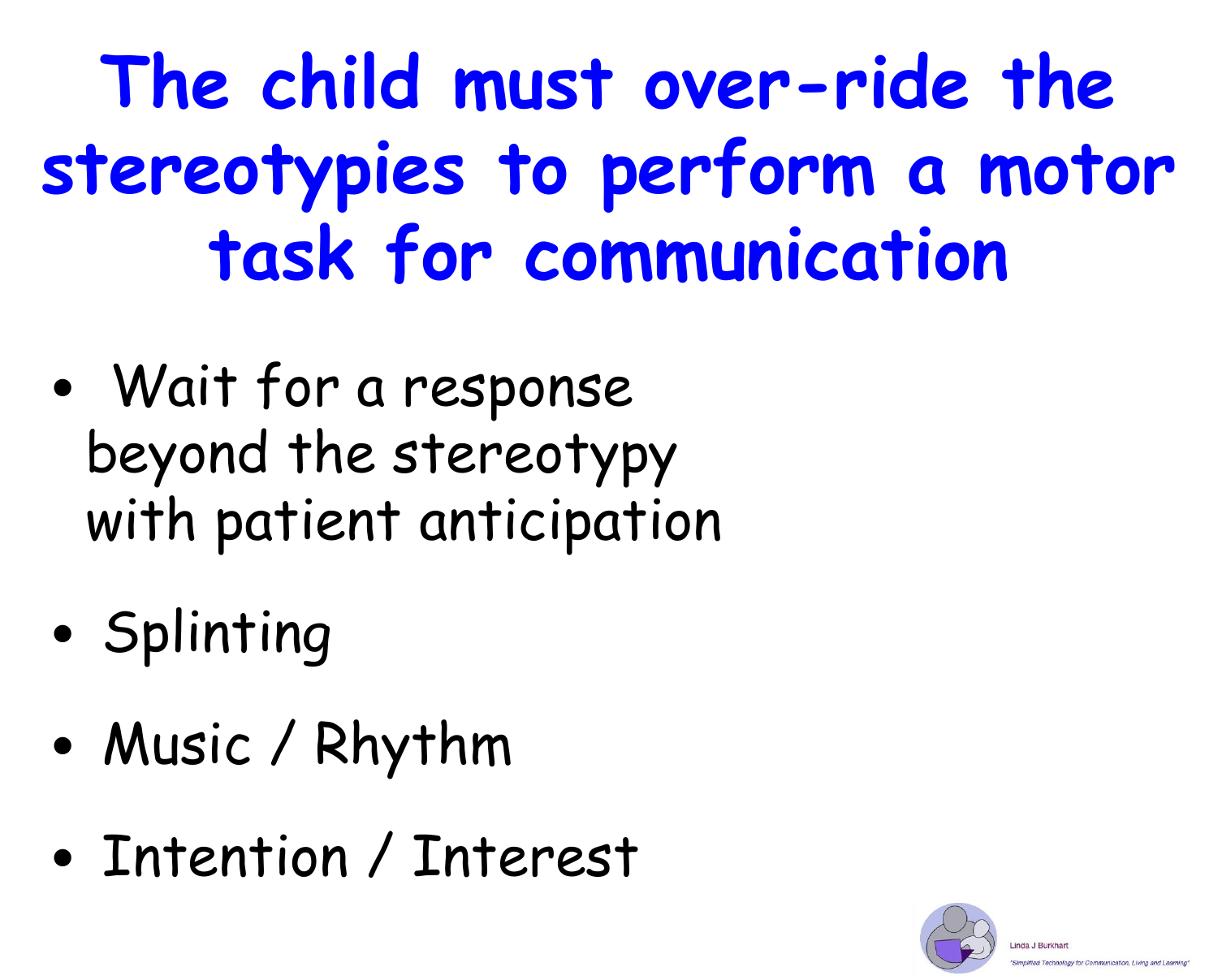## **Breathing and alerting abnormalities affect ability to move as intended**

- Difficulties with autonomic nervous system controlled by the brain stem
- Breathing dysrhythmias
- Weak parasympathetic (automatic calming) response
- May get too much or too little oxygen and/or carbon dioxide due to breathing
- Fatigue

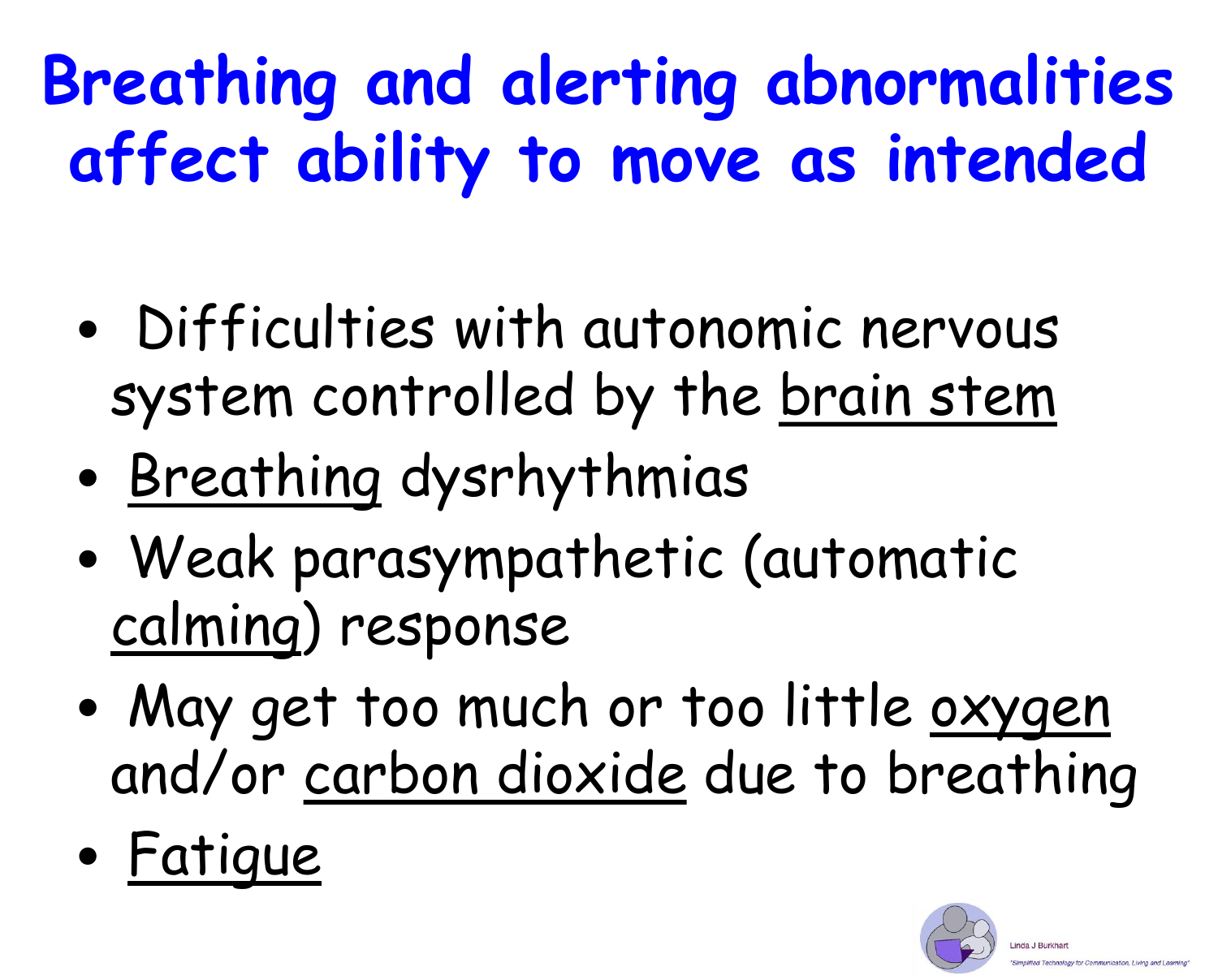### **Additional challenges with Autonomic Nervous system**

- Temperature regulation
- Circulation (sometimes to one extremity randomly)
- Sleep cycle disruptions
- Swallowing
- Gastro-intestinal movements
- Anxiety
- Agitation

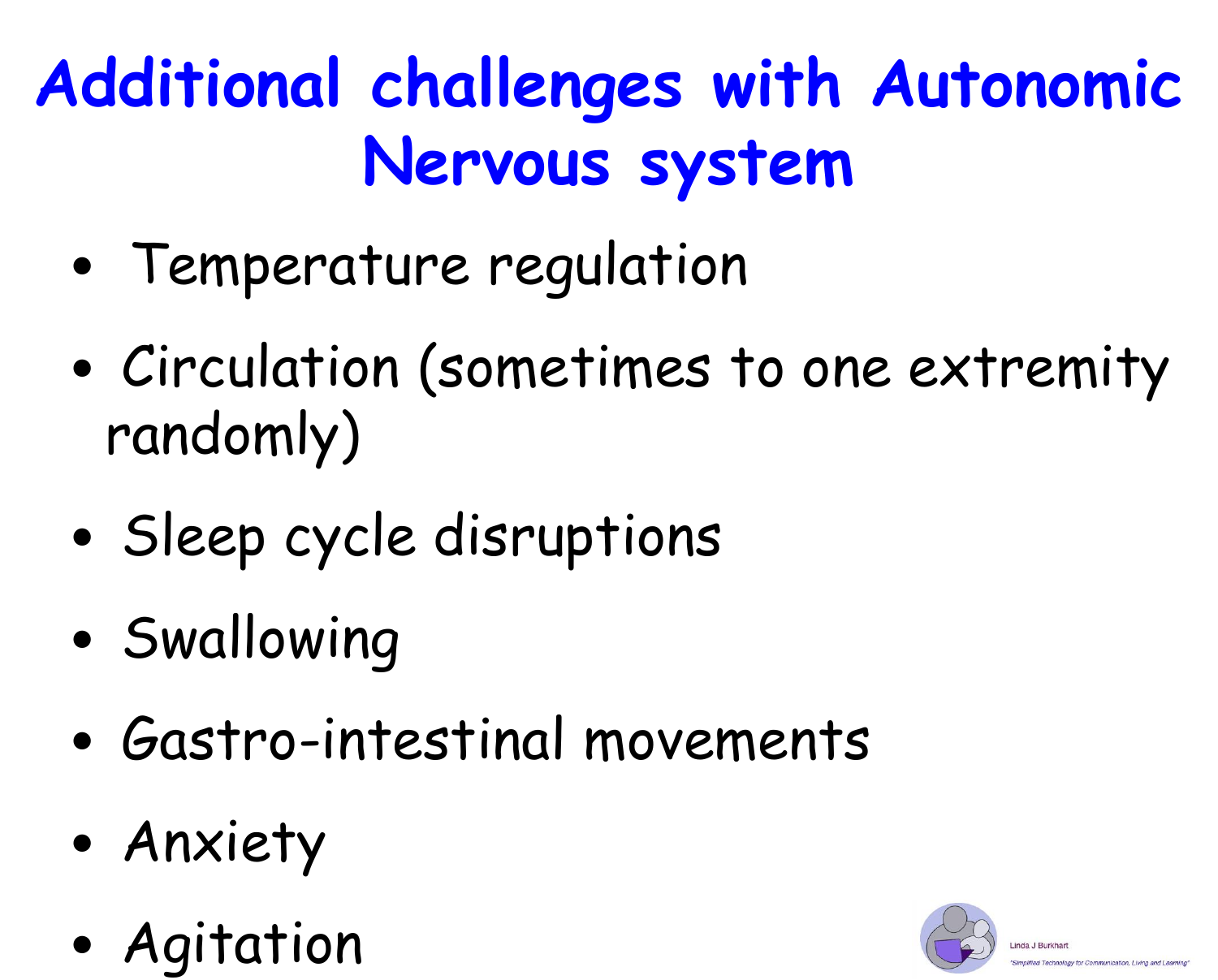### **Teaching movements for communication - initiation**

- **Need to learn movements to intelligibly indicate initiations of communication**
- **These movements may include:**
	- lifting up an arm (wearing a wrist band)
	- looking towards a wrist band
	- vocalising
	- reach and touch (to step-by-step communicator)
	- looking to partner then looking to book
- **Partners need training in observing movements**
- **Easier for the child to move when they have their own message and are motivated to communicate**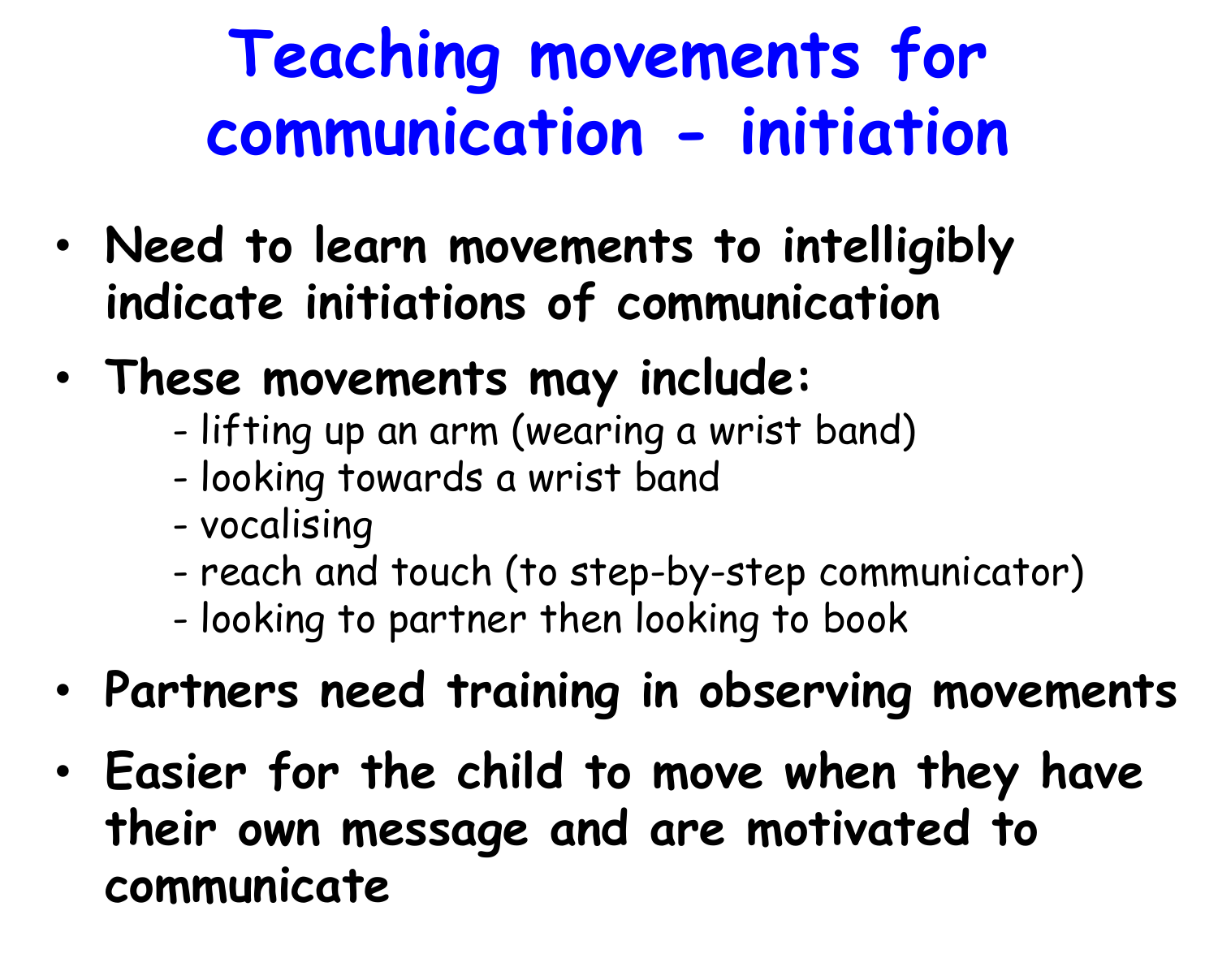#### **Teaching movements for communicaton - selecting messages (non-electronic)**

#### • **Eye pointing**

- use of directed gaze to objects in environment to indicate preferences or requests

#### • **Partner-assisted visual scanning**

- partners provide scanning by showing/pointing to the names of items
- child responds to each scan by indicating yes/no
- teaching two movements enables a child to control the rhythm and timing of the scan
- head movements to accept/reject can be more universally understood by communication partners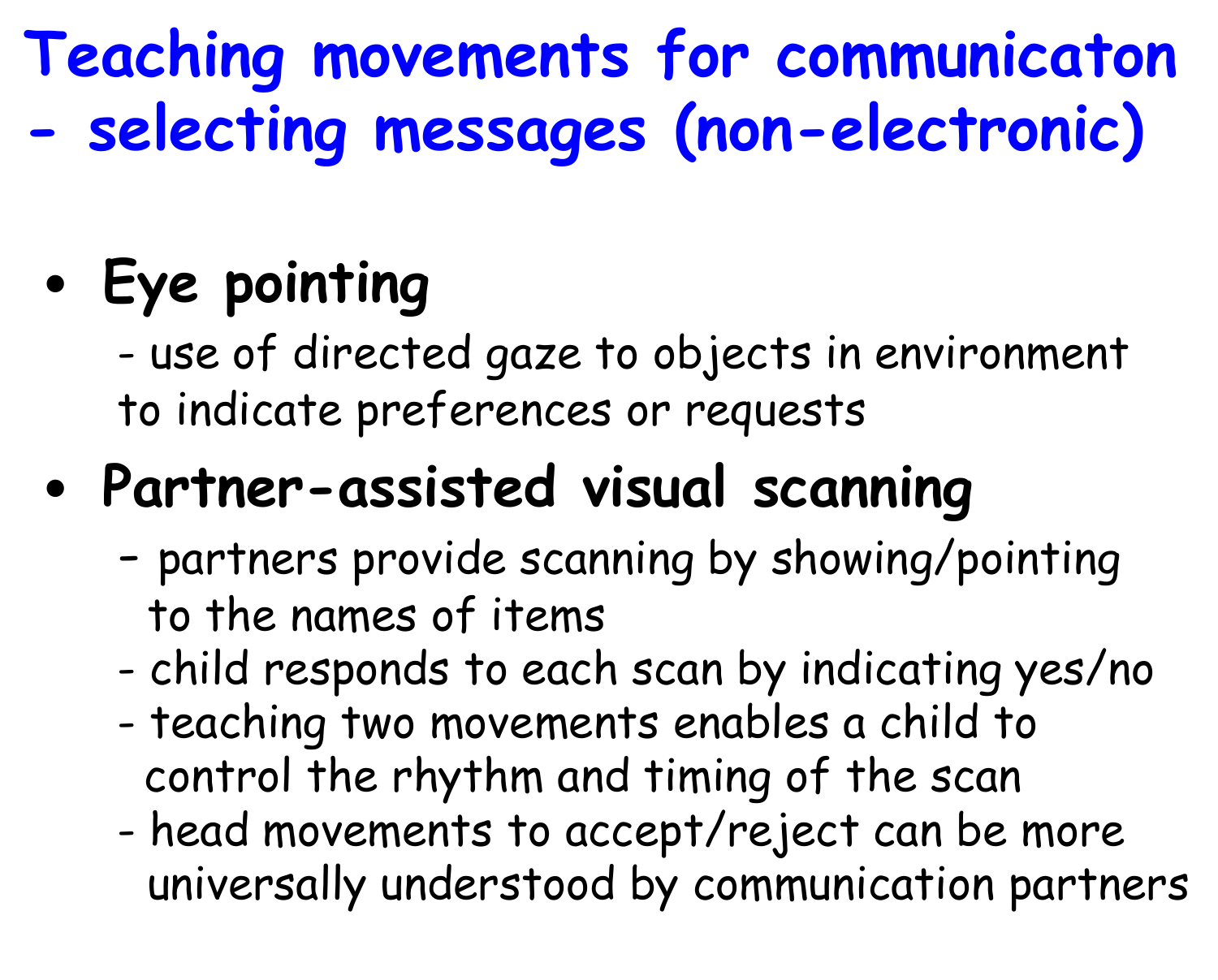**Teaching movements for communication - selection of message (electronic)**

### **Switch access/eye gaze**

- Start with play
- Build access skills over time
- Avoid high cognitive load when learning access
- Can not use for testing until access is automatic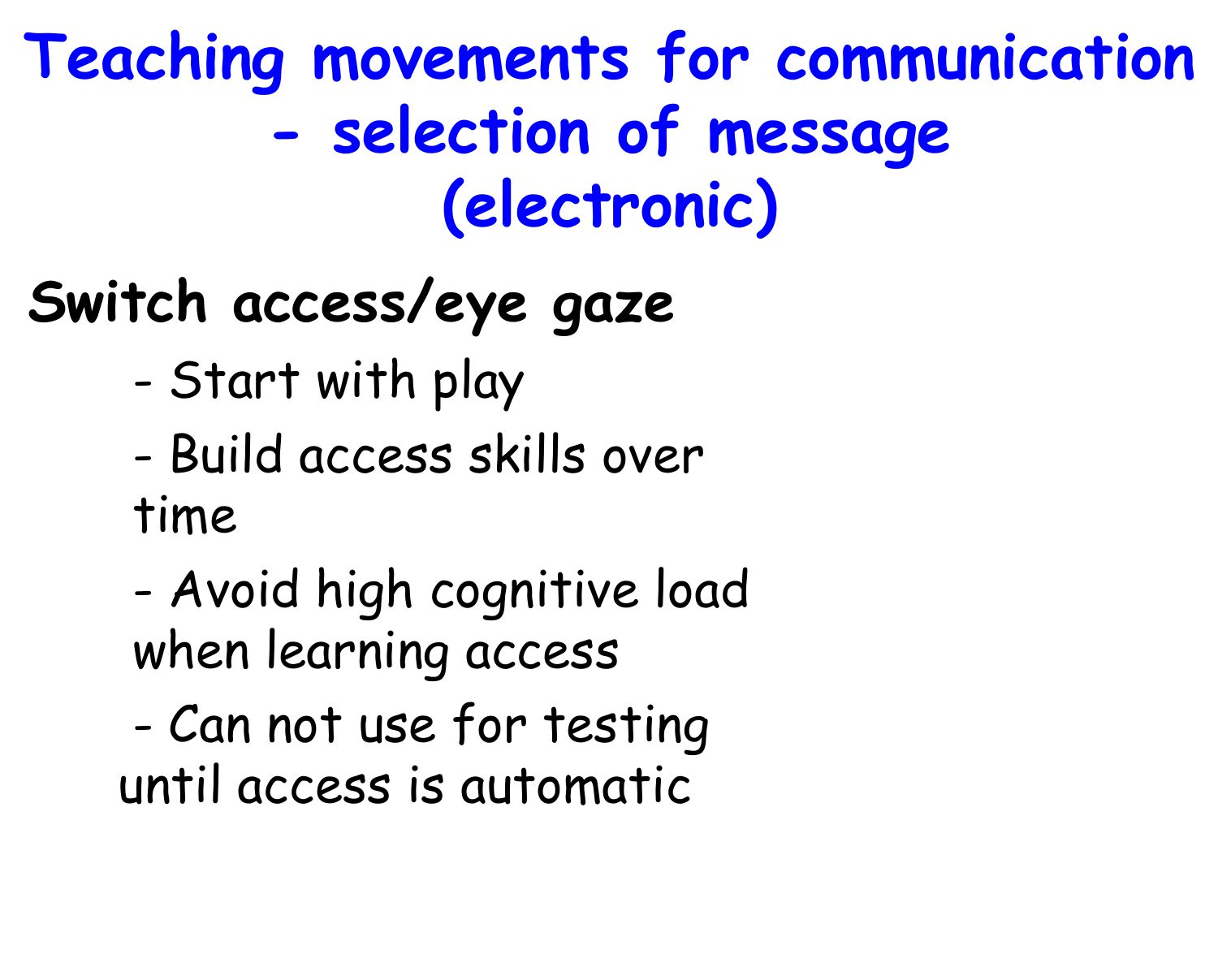

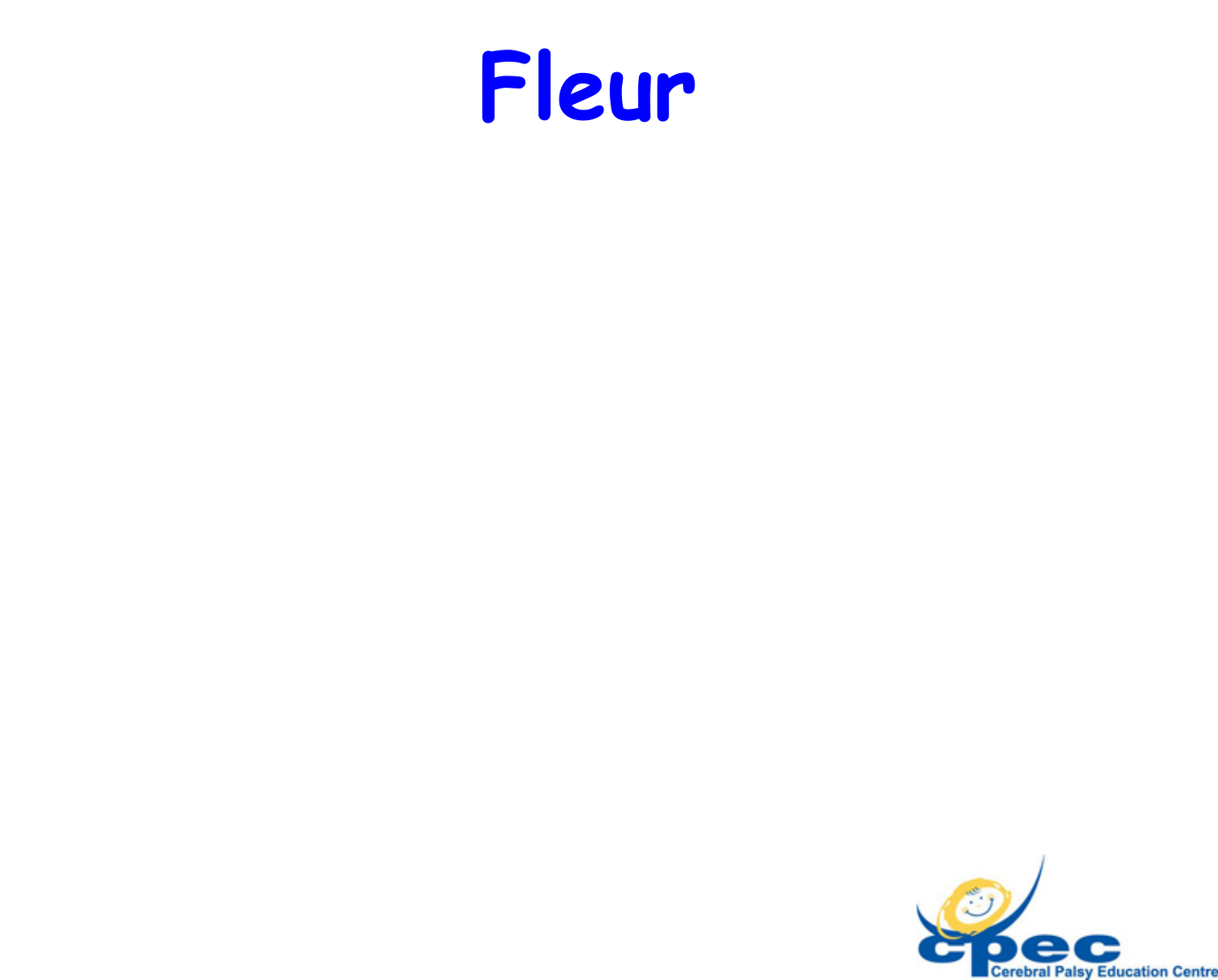#### **Physical strategies which enable a stable position in her trunk and upper limbs for communication**

- Lateral supports on her supported seating
- Ankle weights to assist with feet flat (disassociation and weight-bearing)
- Knee strap to reduce external rotation
- Second skin boned arm gators/arm wraps

- also supports healthy development of Fleur's hips

• When using Tobii (electronic) – grasp bar and wrist cuffs (assist with disassociation and stability).

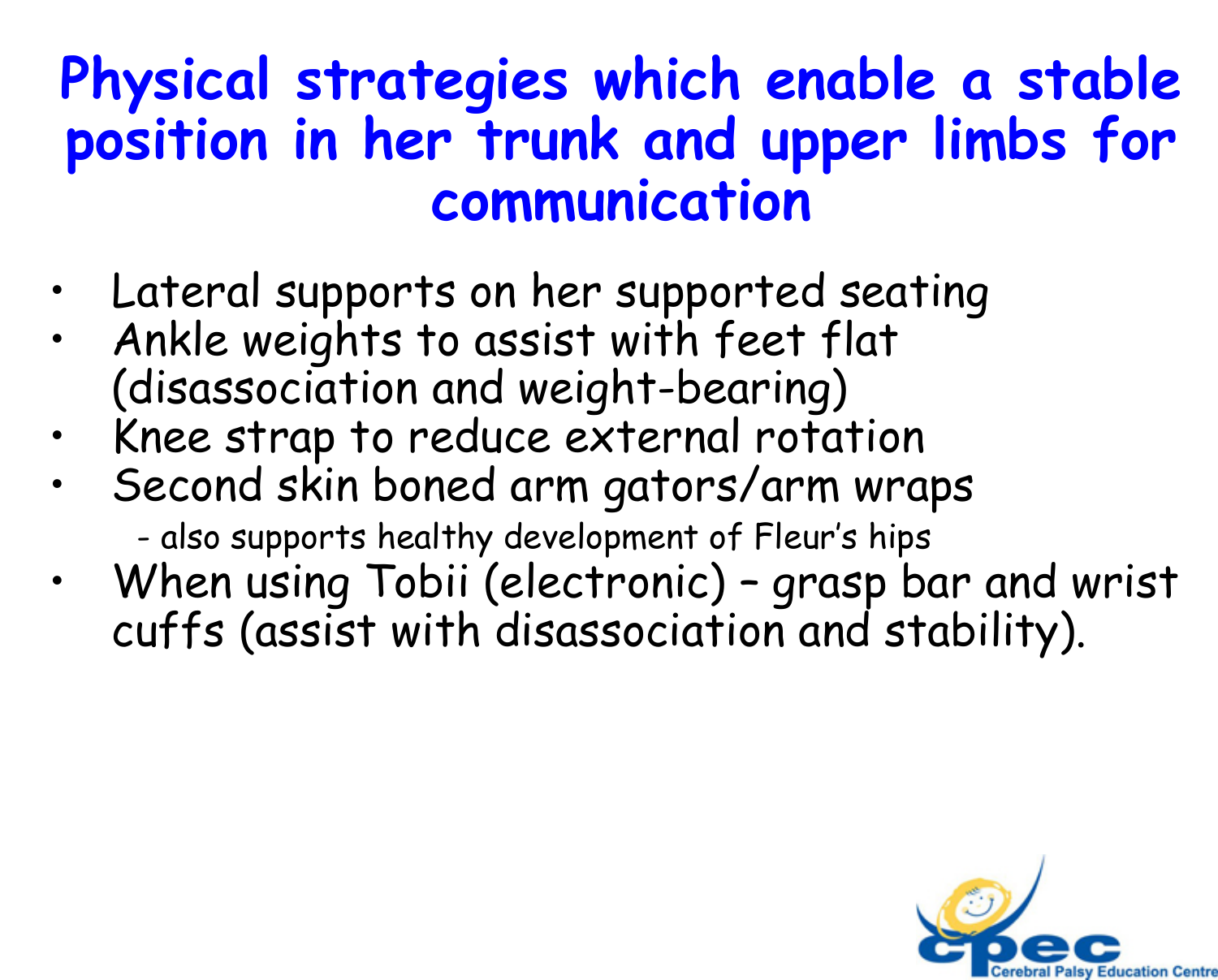### **Learning to intend head movements in group using Rhythmical Intention**

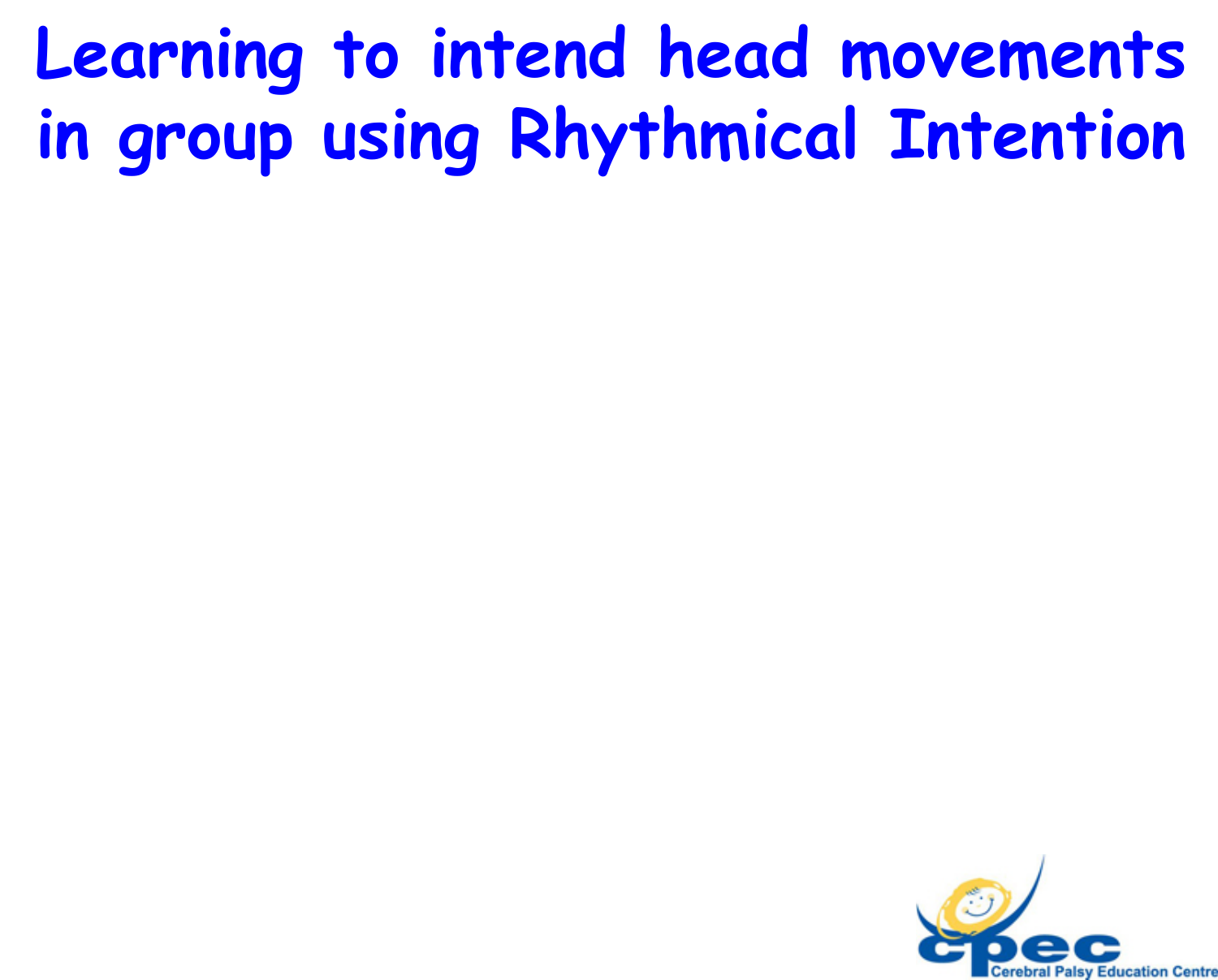# **Learning to initiate communication**

- Fleur's movements for initiation can be subtle and variable
- Introduced a step-by-step communicator with 'I have something to say' to help partners recognise her initiations
- Fleur will now vocalise and look to her communication book to initiate communication

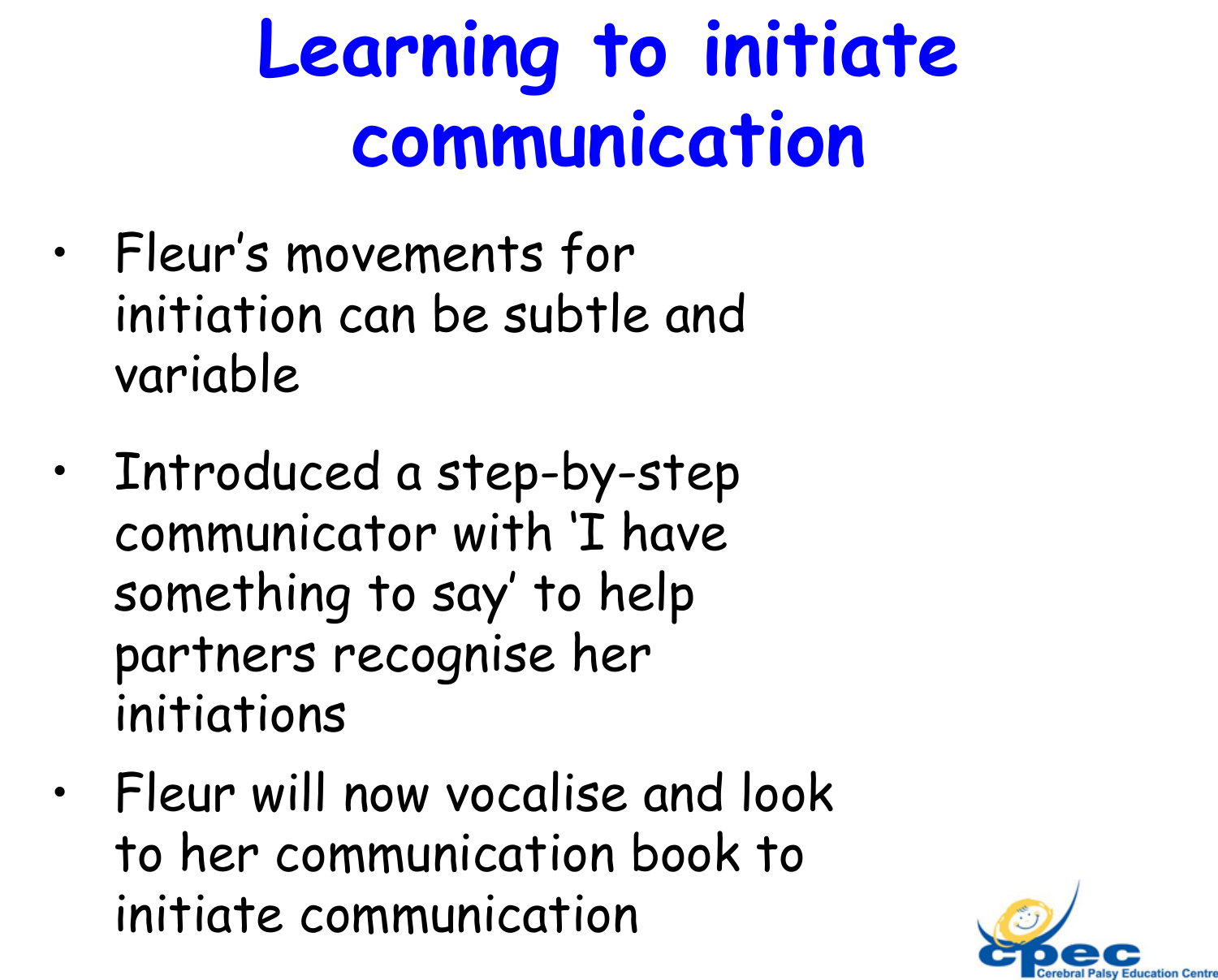# **Self regulation**

Fleur's ability to self regulate has improved with:

- maturity
- increased strength and endurance
- socialisation at Kinder
- increased use of language to express herself; complain, protest and share opinions appropriately
- consistent partner use of operational procedures in PODD communication book